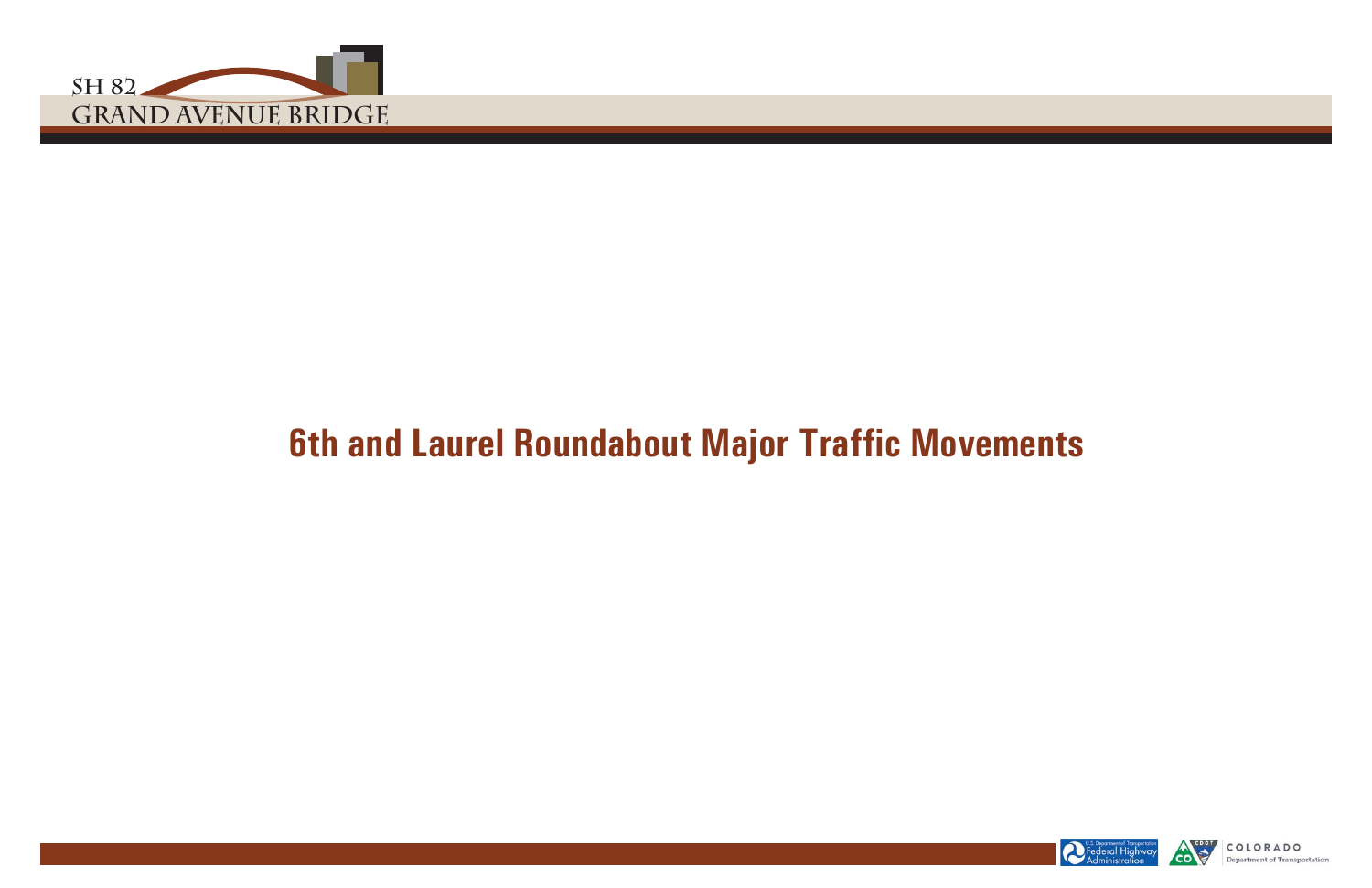







## **6th and Laurel Roundabout Major Traffic Movements**





The same general movement as the existing intersection would be retained for regional traffic.

From I-70, the travel pattern for regional traffic would be very similar to existing conditions.

The Build Alternative would maintain the same general movement for westbound I-70 motorists after they exit I-70.

The same two right turns would be made in succession. Eastbound I-70 motorists would cross under I-70 and take the first right onto North River Street. Signs would direct motorists leaving the Glenwood Hot Springs large parking lot east to where the intersection with 6th Street.

### **I-70 to and from SH 82 and downtown I-70 to and from W. 6th Street hotel area I-70 to and from Glenwood Hot Springs**